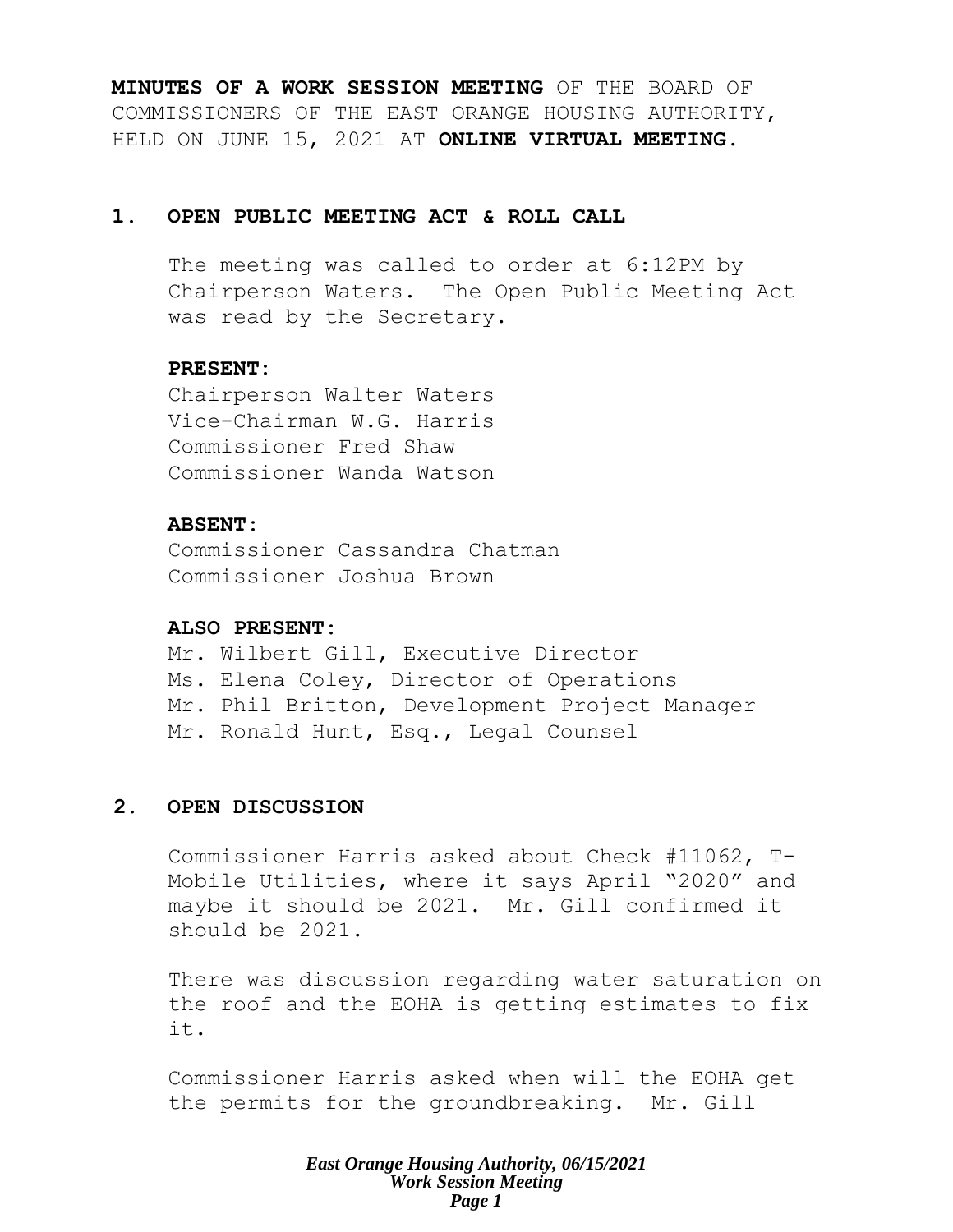responded that the permits are in City Hall. The issue is now the lot sizes.

There was discussion regarding a tenant that grows a vegetable garden and how can she get compensation for it.

There was discussion regarding getting publicity in the newspapers regarding positive things happening at the authority.

Commissioners Harris and Shaw asked for an explanation about the Financial Agreement in the Memorandum of Understanding. Mr. Gill responded HUD is giving the EOHA money for it. There was further discussion regarding the vouchers.

Commissioner Shaw asked about the hold up in East Orange with Eaton Place. Mr. Britton explained that plans were put out for permits and a subdivision. There is also a protocol to go through with the county and an issue came up about the lot because of a dimension change.

# **3. ADJOURNMENT**

Work Session adjourned at 7:00 PM.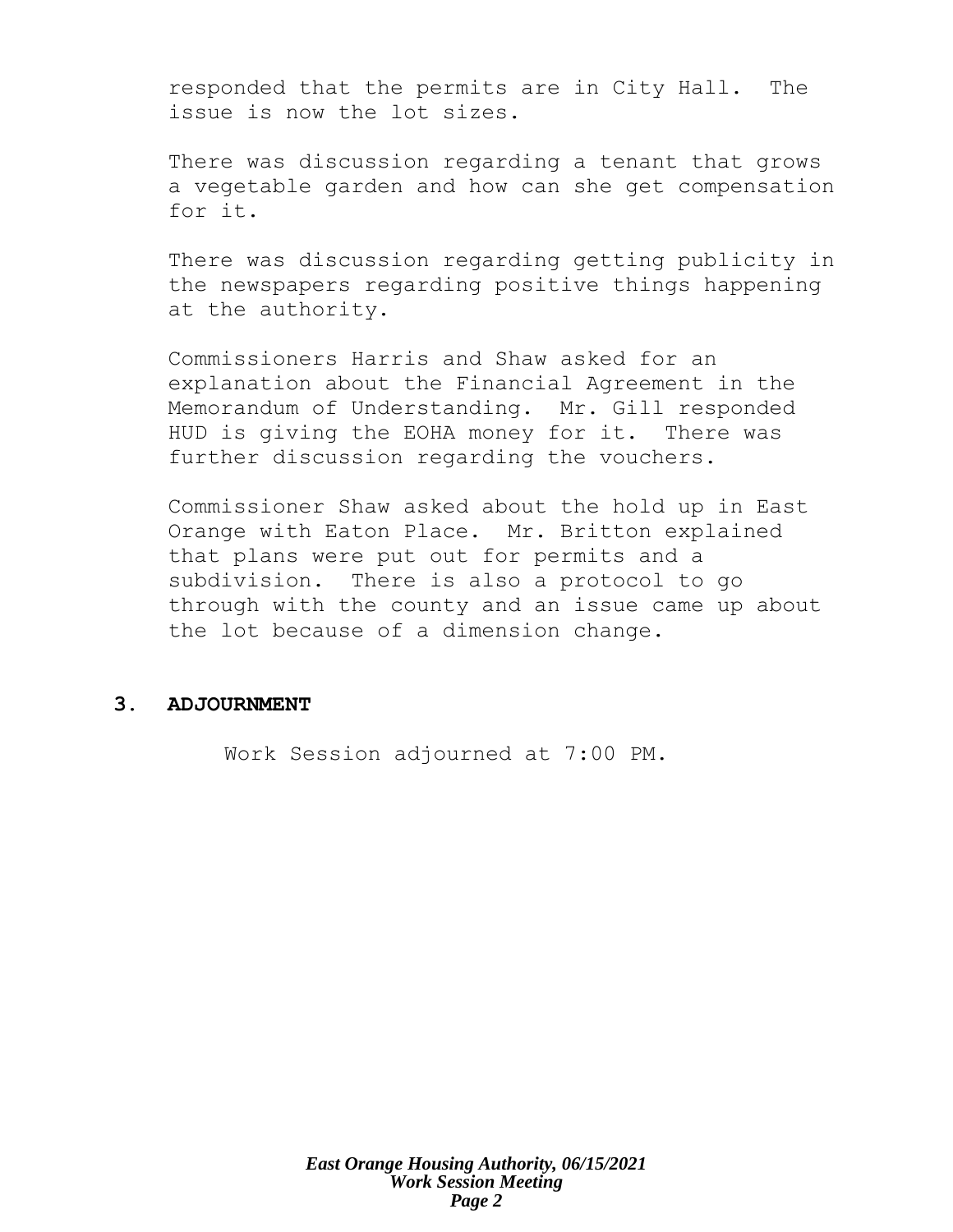**REGULAR MEETING** OF THE BOARD OF COMMISSIONERS OF THE EAST ORANGE HOUSING AUTHORITY, HELD ON JUNE 15, 2021 VIA CONFERENCE CALL.

The Board of Commissioners of the Housing Authority of the City of East Orange met in a Regular Meeting, via conference call, on the 15<sup>th</sup> day of June, 2021. Chairperson Walter Waters called the meeting to order at 7:00 PM.

This meeting is called to order and is being conducted in conformity with the Open Public Meeting Act. Notice of this meeting was e-mailed to Worrell Community Newspapers (East Orange Record) and NJ Advance Media (Star-Ledger) on Thursday, December 3, 2020. This notice was e-mailed to the City Clerk of East Orange on Thursday, December 3, 2020. This notice was posted at the administrative office and the Authority's two public housing developments and the EOHA website on Tuesday, December 8, 2020. Due to the Covid-19 pandemic, 2021 annual/regular meetings will be held virtually by dial-in number: 1-201-479-3015, Conference ID: 11875113#. Any changes will be posted on EOHA's website: EOHA.org at least 48 hours prior to the meeting date. The meeting will begin promptly at 7:00 p.m.

#### **PRESENT:**

Chairperson Walter Waters Vice-Chairman W.G. Harris Commissioner Wanda Watson Commissioner Fred Shaw Commissioner Cassandra Chatman

#### **ABSENT:**

Commissioner Joshua Brown

#### **ALSO PRESENT:**

Mr. Wilbert Gill, Executive Director Ms. Elena Coley, Director of Operations Mr. Phil Britton, Development Project Manager Mr. Ronald Hunt, Esq., Legal Counsel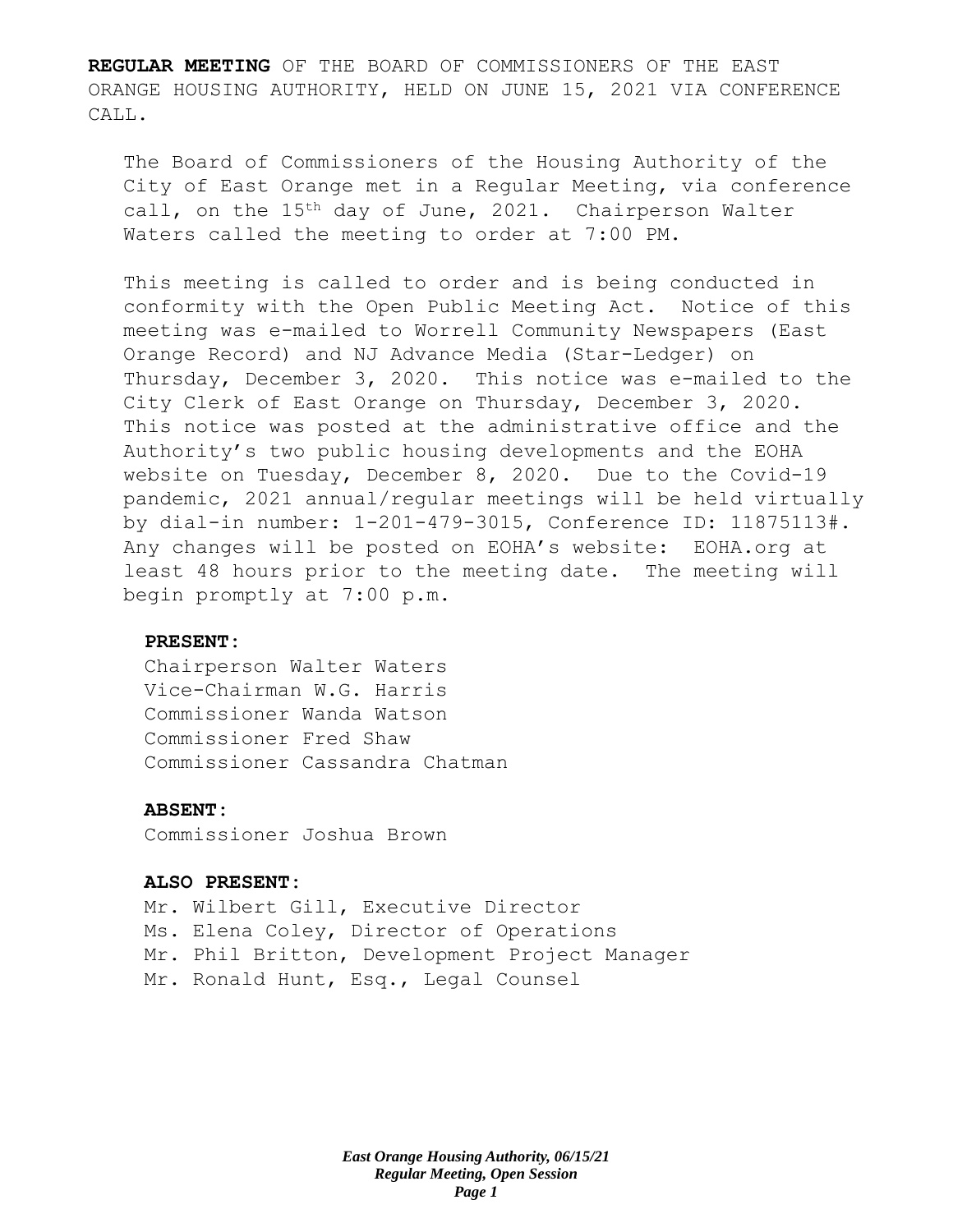#### **PUBLIC NOTICE OF REGULAR MEETING**

# **TO: BOARD OF COMMISSIONERS OF THE HOUSING AUTHORITY OF THE CITY OF EAST ORANGE, CITY CLERK OF EAST ORANGE, EAST ORANGE RECORD AND NEWARK STAR LEDGER**

Notice is hereby given pursuant to the Open Public Meetings Act, that a Regular Meeting of the Board of Commissioners of the Housing Authority of the City of East Orange, will be held on June 15, 2021, via conference call, for the purpose of acting upon:

# **2021-17 AUTHORIZING OR RATIFYING PAYMENT OF THE BILL LIST FOR THE MONTH OF MAY 2021**

- **2021-18 RESOLUTION TO ADOPT NJ STATE DEPARTMENT OF HUMAN SERVICES STANDARDIZED BOARD RESOLUTION AND APPROVE THE 2021/2022 CONGREGATE HOUSING SERVICES GRANT SUBMISSION**
- **2021-19 RESOLUTION AUTHORIZING THE EXECUTIVE DIRECTOR TO ENTER THE EAST ORANGE HOUSING AUTHORITY INTO A MEMORANDUM OF UNDERSTANDING WITH ISAIAH HOUSE INC FOR TENANT ASSISTANCE AND REFERRAL SERVICES FOR EMERGENCY HOUSING VOUCHERS**

And for the purpose of transacting any other business related hereto or which may properly come before each meeting.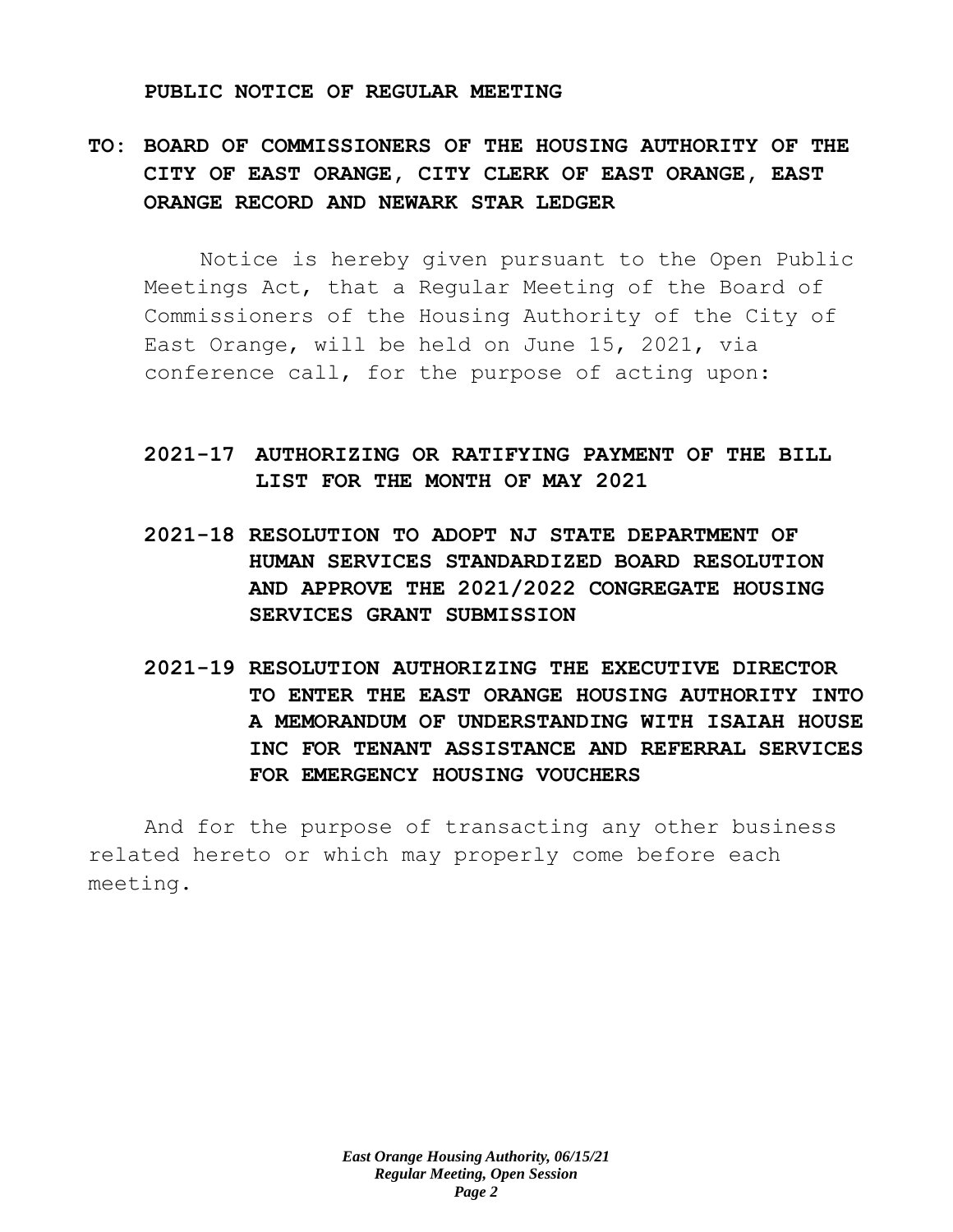## 1. **OPEN PUBLIC MEETING ACT and ROLL CALL**

## **PRESENT:**

Chairperson Walter Waters Vice-Chairman W.G. Harris Commissioner Wanda Watson Commissioner Fred Shaw Commissioner Cassandra Chatman

#### **ABSENT:**

Commissioner Joshua Brown

#### **ALSO PRESENT:**

Mr. Wilbert Gill, Executive Director Ms. Elena Coley, Director of Operations Mr. Phil Britton, Development Project Manager Mr. Ronald Hunt, Esq., Legal Counsel

### **2. MINUTES**

**MOTION:** Commissioner Harris moved to approve the minutes of the previous meeting in May of 2021. Commissioner Watson seconded. There were no questions.

ROLL CALL: Ayes: Chatman, Watson, Shaw, Harris, Waters. Nays: None. Abstentions: None.

The Resolution was approved 5-0-0.

# **3. APPROVAL OF THE BILLS**

**MOTION:** Commissioner Harris moved to approve the payment of the May bills. Commissioner Chatman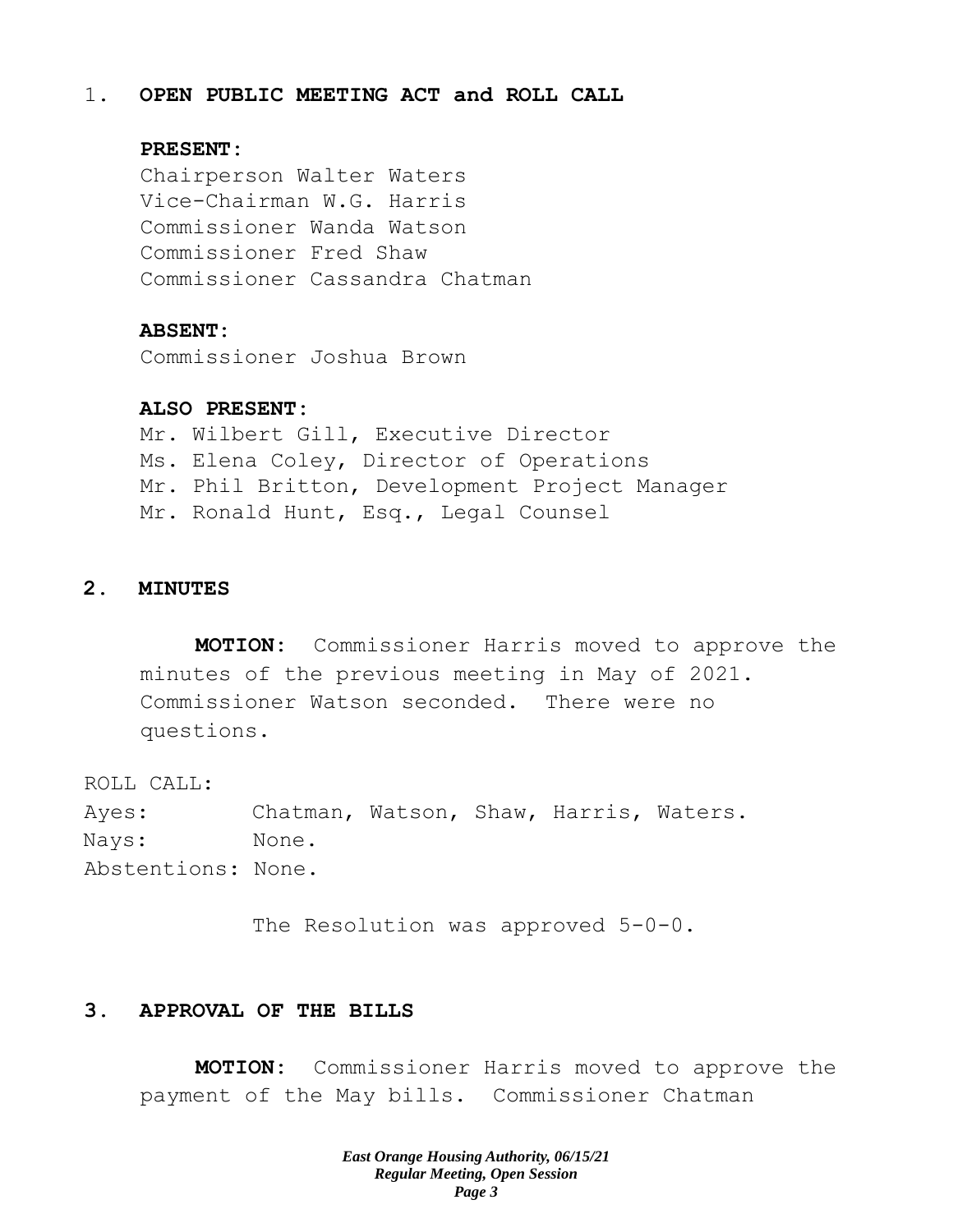seconded. There were no questions.

ROLL CALL: Ayes: Chatman, Watson, Shaw, Harris, Waters. Nays: None. Abstentions: None.

The Resolution was approved 5-0-0.

### **4. VISITORS**

There were no visitors.

## **5. REPORTS**

**COMMITTEE REPORTS**

**REAL ESTATE DEVELOPMENT:** There was no report.

**FINANCE:** There was no report.

**BUILDINGS & GROUNDS:** There was no report.

**BY-LAWS & PROCUREMENT:** There was no report.

**PERSONNEL:** There was a meeting. There was no report.

**NON-PROFIT COMMITTEE:** There was a meeting. There was no report.

**EOHCDC BOARD OF DIRECTORS**: There was no report.

**LEGAL REPORT (Board Attorneys)**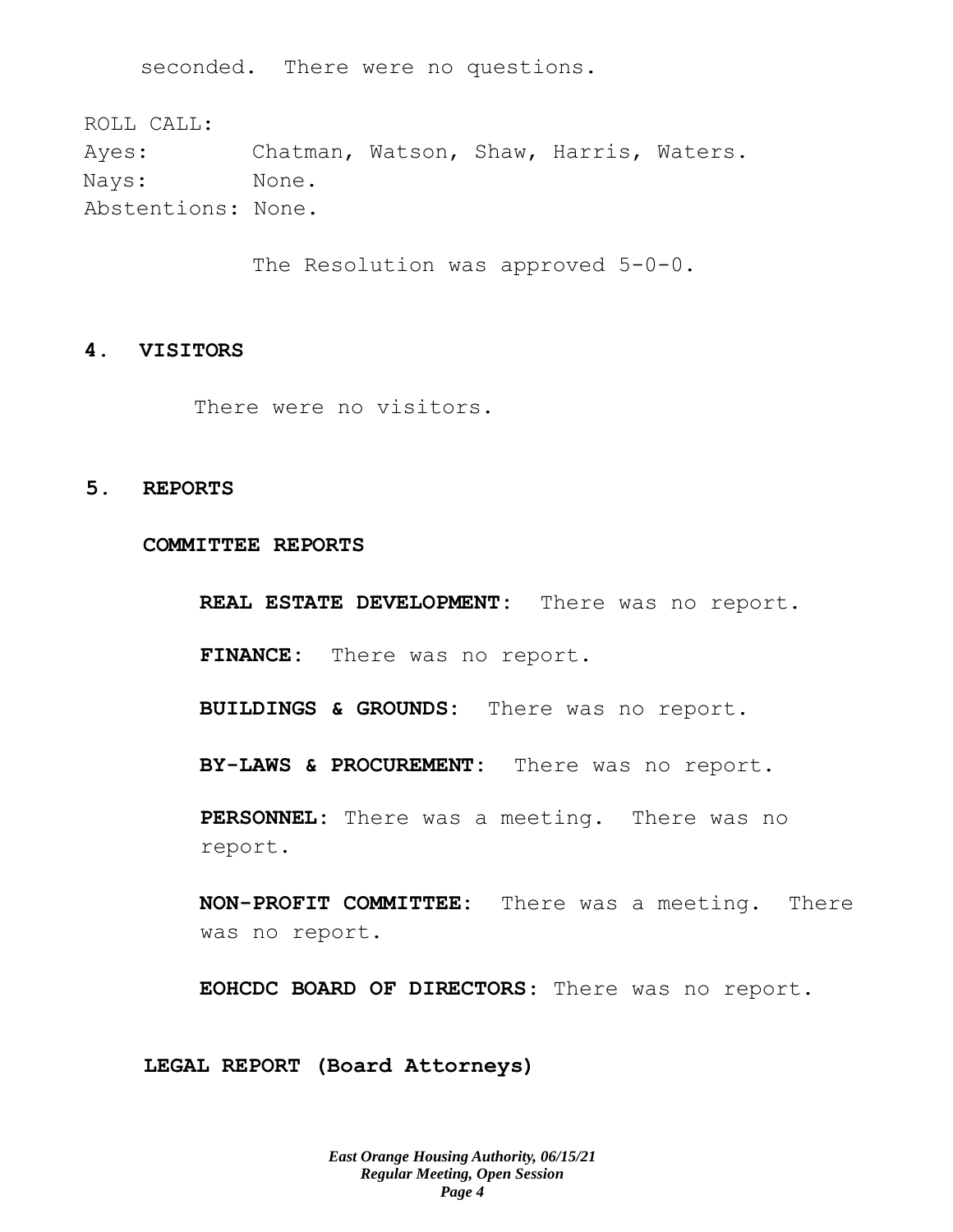There was no report.

# **EXECUTIVE DIRECTOR**

Mr. Gill highlighted his report and answered questions from the Commissioners.

## **6. OLD BUSINESS**

There was no Old Business.

## **7. NEW BUSINESS**

**The Emergency Housing Vouchers**. Mr. Gill explained 27 vouchers were received and they are for the homeless population and victims of domestic abuse. There will be partnership with Isaiah House regarding the vouchers.

#### **8. RESOLUTIONS**

**2021-18 RESOLUTION TO ADOPT NJ STATE DEPARTMENT OF HUMAN SERVICES STANDARDIZED BOARD RESOLUTION AND APPROVE THE 2021/2022 CONGREGATE HOUSING SERVICES GRANT SUBMISSION** 

> Commissioner Watson moved to approve. Commissioner Chatman seconded. There were no questions.

ROLL CALL:

Ayes: Chatman, Watson, Shaw, Harris, Waters. Nays: None. Abstentions: None.